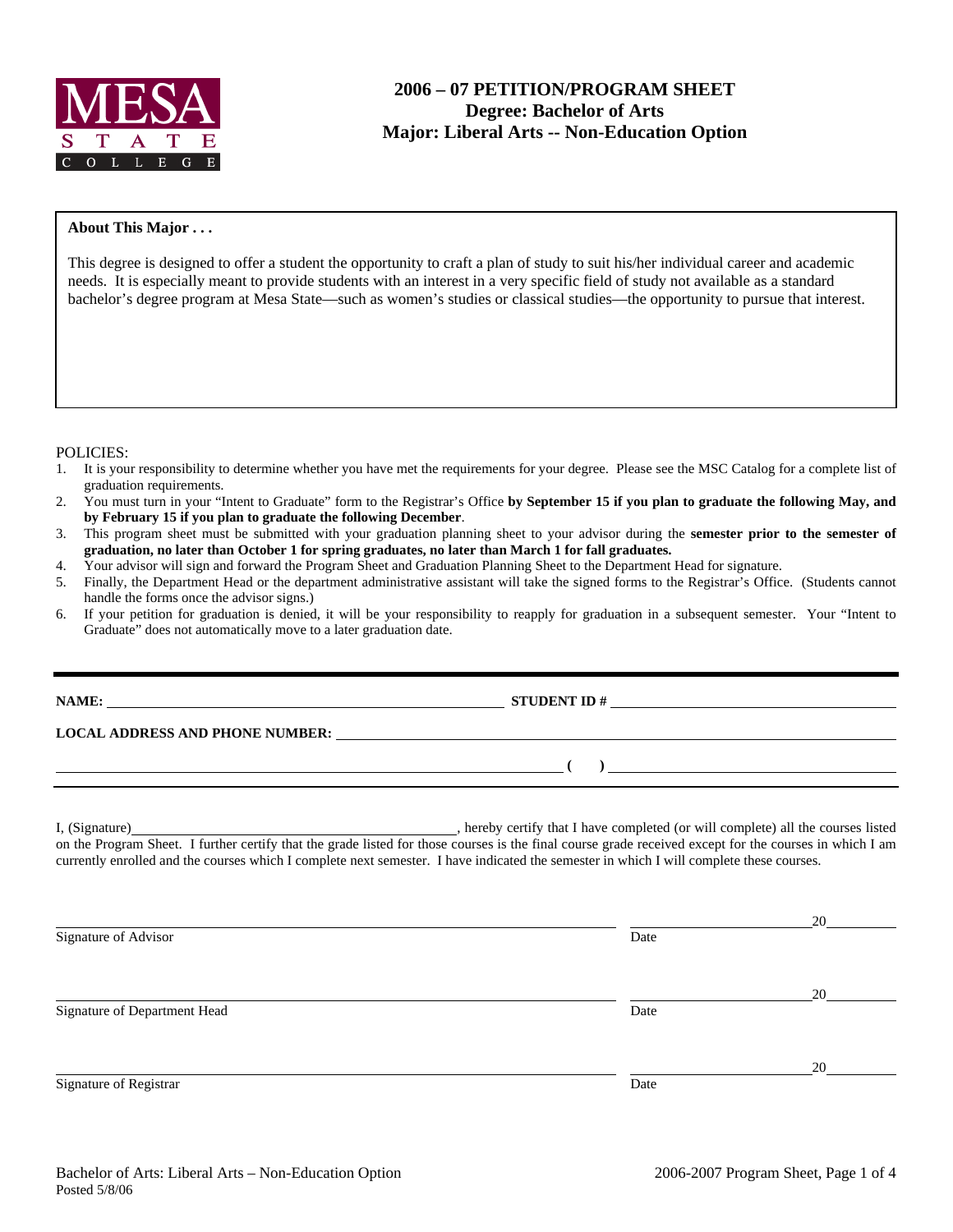- Must earn 120 semester hours and meet the academic residency requirements to earn a baccalaureate degree at Mesa State College.
- Must earn a minimum of 40 semester hours in upper division courses (i.e., 300-level and 400-level courses).
- A cumulative grade point average of 2.0 or higher must be maintained for all courses taken and for all courses in the major.
- When filling out this program sheet a course can only be used once, i.e., no double counting is allowed between categories.
- Excess KINA/HPWE courses beyond the two required and pre-collegiate courses (usually numbered below 100) cannot be used for graduation. • All degree requirements must be completed as described. Any exceptions or substitutions must be recommended in advance by the faculty advisor and approved by the Department Head.
- It is recommended that students work closely with a faculty advisor when selecting courses and scheduling classes prior to registration.
- Students are required to participate in exit examinations or other programs deemed necessary to comply with the college accountability requirement.

General Education Requirements (Minimum of 33 semester hours) See the M.S.C. catalog for the list of courses that meet the general education categories.

| Trns/Subs<br>Course<br>No.<br>Credit<br>Grade<br>Term<br>Year<br>English: ENGL 111 and 112 (6 semester hours, must receive a grade<br>of "C" or higher, must be completed by the time the student has 60<br>semester hours.)<br>*ENGL<br>*ENGL<br>*ENGL 129, Honors English, may be substituted for ENGL 111 and ENGL<br>112. Must earn a grade of "C" or better. May need to take additional electives. | Course               | No.<br>Credit<br>Social and Behavioral Sciences: (6 Semester Hours)<br><b>Fine Arts:</b> (3 semester hours)                                                                    | Grade | Term        | Year | Trns/Subs |
|----------------------------------------------------------------------------------------------------------------------------------------------------------------------------------------------------------------------------------------------------------------------------------------------------------------------------------------------------------------------------------------------------------|----------------------|--------------------------------------------------------------------------------------------------------------------------------------------------------------------------------|-------|-------------|------|-----------|
| Math: MATH 110 or higher (3 semester hours, must receive a grade<br>of "C" or better, must be completed by the time the student has 60<br>semester hours.)<br><b>MATH</b>                                                                                                                                                                                                                                |                      | Natural Sciences: (6 semester hours)<br>(At least one course must include a lab)                                                                                               |       |             |      |           |
| <b>Humanities:</b> (6 semester hours)                                                                                                                                                                                                                                                                                                                                                                    |                      | <b>Applied Studies:</b> (3 semester hours)                                                                                                                                     |       |             |      |           |
| Other Requirements (9 semester hours)                                                                                                                                                                                                                                                                                                                                                                    |                      |                                                                                                                                                                                |       |             |      |           |
| Kinesiology: (3 Semester Hours)<br>Course<br>Trns/Subs<br>No.<br>Credit<br>Grade<br>Term<br>Year<br><b>KINE/HPWA</b><br>100<br>$\mathbf{1}$<br><b>KINA/HPWE</b><br>$\overline{1}$<br>$\mathbf{1}$<br>KINA/HPWE<br>See the M.S.C. catalog for the list of approved KINA/HPWE/Selected DANC                                                                                                                | Course<br>FLA<br>FLA | <b>Bachelor of Arts Degree Distinction:</b> (6 semester hours)<br>(Two consecutive classes in the same foreign language.)<br>Credit<br>No.<br>$\overline{3}$<br>3 <sup>7</sup> | Grade | Term        | Year | Trns/Subs |
| courses.                                                                                                                                                                                                                                                                                                                                                                                                 | above.)              | (FLAS 114 & 115 will <b>NOT</b> fulfill this requirement.) (Must receive a grade of "C" or                                                                                     |       |             |      |           |
| Liberal Arts Non-Education Option Major Requirements - See Special Requirements on page 4.                                                                                                                                                                                                                                                                                                               |                      |                                                                                                                                                                                |       |             |      |           |
| <b>Interdisciplinary Core</b> (15-24 semester hours) Capstone Thesis (3 semester hours) plus 12-21 lower division hours in content areas chosen below.<br>Trns/Subs<br>Course<br>No.<br>Credit<br>Grade<br>Year<br>Term                                                                                                                                                                                  | Course               | Credit<br>No.                                                                                                                                                                  | Grade | <u>Term</u> | Year | Trns/Subs |
| Continued on page 3                                                                                                                                                                                                                                                                                                                                                                                      |                      |                                                                                                                                                                                |       |             |      |           |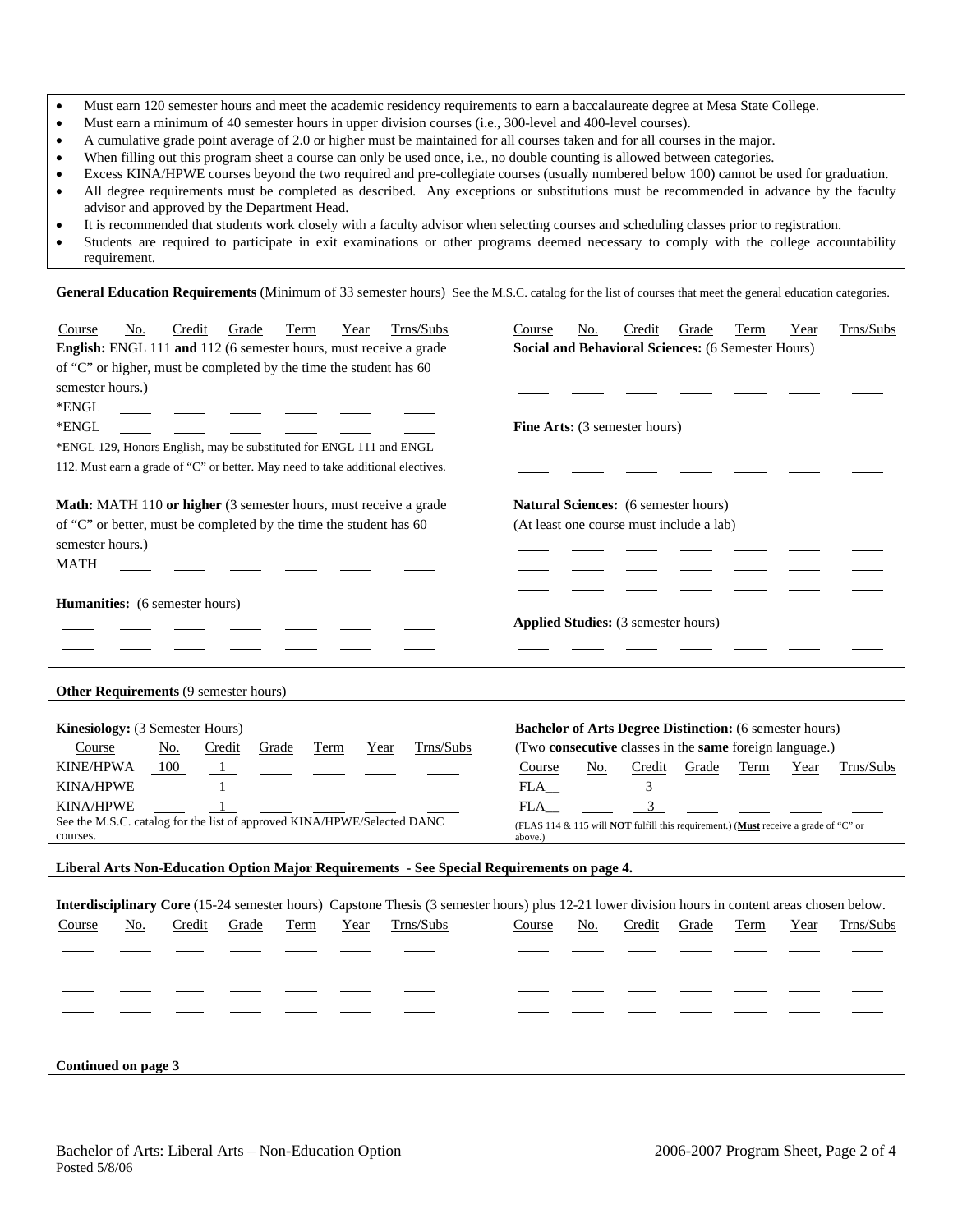|        |     |        |       |      |      | Content Areas (33-42 semester hours) See Special Requirements on page 4. Must be upper division hours chosen from two or three disciplines. |        |            |        |       |      |      |           |
|--------|-----|--------|-------|------|------|---------------------------------------------------------------------------------------------------------------------------------------------|--------|------------|--------|-------|------|------|-----------|
| Course | No. | Credit | Grade | Term | Year | Trns/Subs                                                                                                                                   | Course | <u>No.</u> | Credit | Grade | Term | Year | Trns/Subs |
|        |     |        |       |      |      |                                                                                                                                             |        |            |        |       |      |      |           |
|        |     |        |       |      |      |                                                                                                                                             |        |            |        |       |      |      |           |
|        |     |        |       |      |      |                                                                                                                                             |        |            |        |       |      |      |           |
|        |     |        |       |      |      |                                                                                                                                             |        |            |        |       |      |      |           |
|        |     |        |       |      |      |                                                                                                                                             |        |            |        |       |      |      |           |
|        |     |        |       |      |      |                                                                                                                                             |        |            |        |       |      |      |           |
|        |     |        |       |      |      |                                                                                                                                             |        |            |        |       |      |      |           |
|        |     |        |       |      |      |                                                                                                                                             |        |            |        |       |      |      |           |
|        |     |        |       |      |      |                                                                                                                                             |        |            |        |       |      |      |           |
|        |     |        |       |      |      |                                                                                                                                             |        |            |        |       |      |      |           |
|        |     |        |       |      |      |                                                                                                                                             |        |            |        |       |      |      |           |

**Electives** (All college level courses appearing on your final transcript, **not listed above** that will bring your total semester hours to 120 hours. Excludes KINA/HPWE activity courses.) (12-30 semester hours; additional upper division hours may be needed.)

| Course | <u>No.</u> | Credit | Grade | Term | Year | Trns/Subs | Course | <u>No.</u> | Credit | Grade | Term | Year | Trns/Subs |
|--------|------------|--------|-------|------|------|-----------|--------|------------|--------|-------|------|------|-----------|
|        |            |        |       |      |      |           |        |            |        |       |      |      |           |
|        |            |        |       |      |      |           |        |            |        |       |      |      |           |
|        |            |        |       |      |      |           |        |            |        |       |      |      |           |
|        |            |        |       |      |      |           |        |            |        |       |      |      |           |
|        |            |        |       |      |      |           |        |            |        |       |      |      |           |
|        |            |        |       |      |      |           |        |            |        |       |      |      |           |
|        |            |        |       |      |      |           |        |            |        |       |      |      |           |
|        |            |        |       |      |      |           |        |            |        |       |      |      |           |
|        |            |        |       |      |      |           |        |            |        |       |      |      |           |
|        |            |        |       |      |      |           |        |            |        |       |      |      |           |
|        |            |        |       |      |      |           |        |            |        |       |      |      |           |

## **GRADUATION INFORMATION**

See the "Undergraduate Graduation Requirements" in the Mesa State College catalog for additional graduation information.

**GENERAL EDUCATION REQUIREMENTS** (Minimum of 33 Semester Hours) See current Mesa State College catalog for list of courses that fulfill the requirements below. If one (or more) of the selections below is required in your major, you must use it to fulfill the major requirement and **make a different selection to meet the general education requirement. The courses may not be used to fulfill both requirements.**

**English – 6** Semester Hours (Must be **completed** before student has 60 semester hours. Must receive grade of "C" or above.) ENGL 111 **and** ENGL 112 **or** ENGL 129 *(by permission)*

**Mathematics – 3** Semester Hours chosen from: MATH 110 **or higher** (Must be **completed** before student has 60 semester hours. Must receive grade of "C" or above.)

**Humanities – 6** semester hours

**Social and Behavioral Sciences – 6** semester hours

**Fine Arts – 3** semester hours

**Natural Sciences – 6** semester hours (At least one course must include a lab.)

**Applied Studies – 3** semester hours